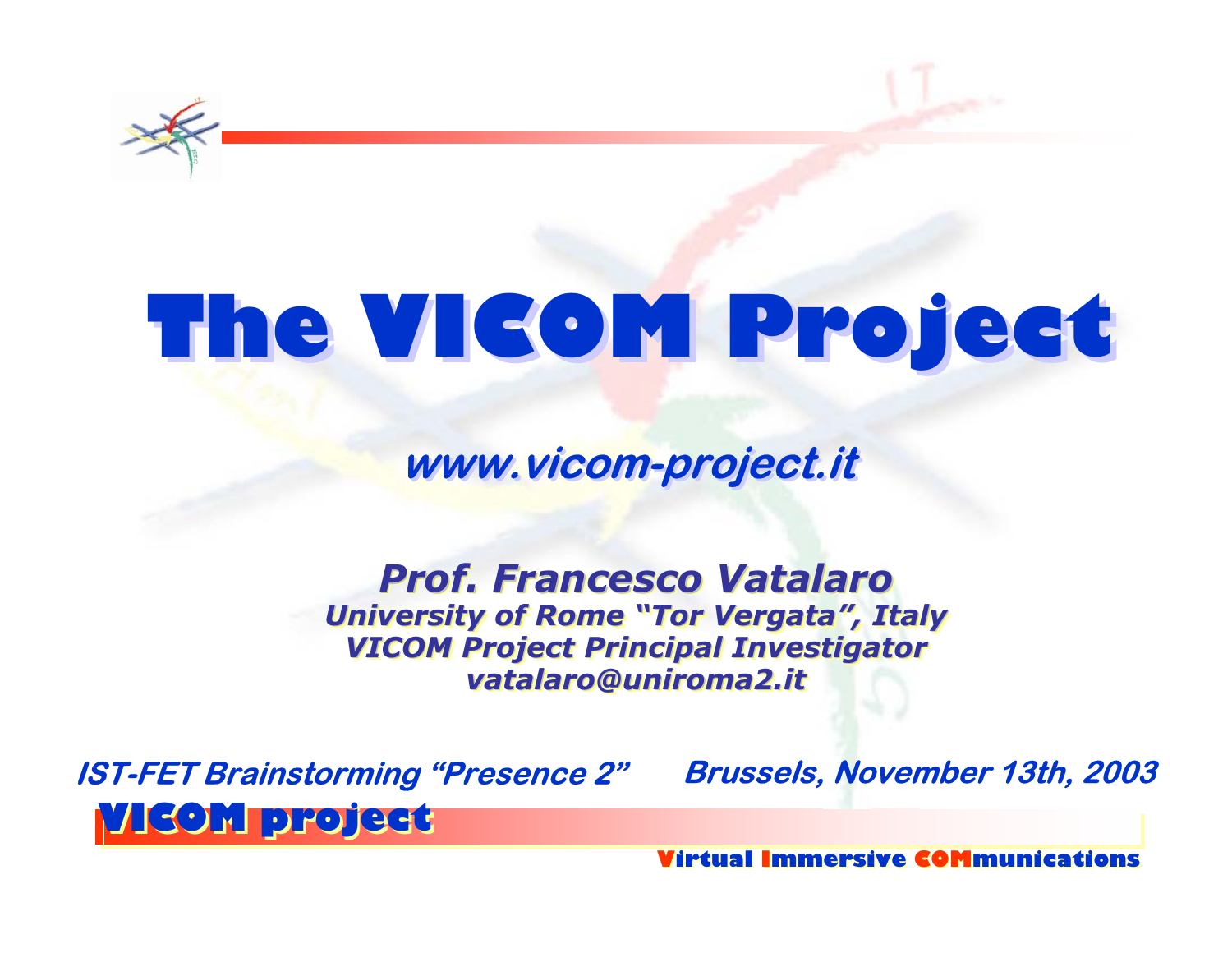"To integrate mobile communications with improved audio, video and sensing interface technologies aiming at forms of person-to-person and person-to-computer interactions at a distance, sensibly enhancing the sense of presence"

**The VICOM The VICOM Challenge Challenge**



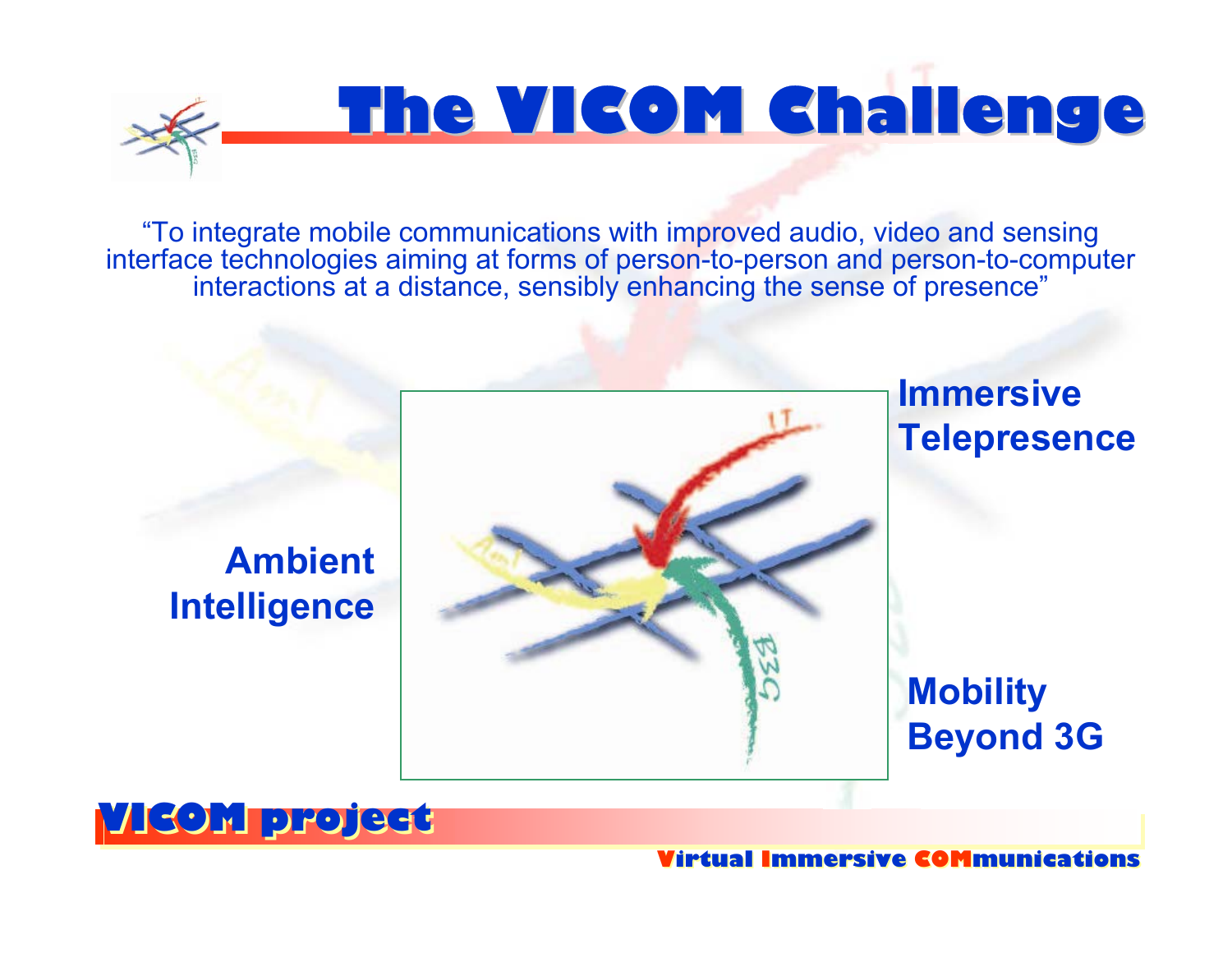## **Project Goals Project Goals**

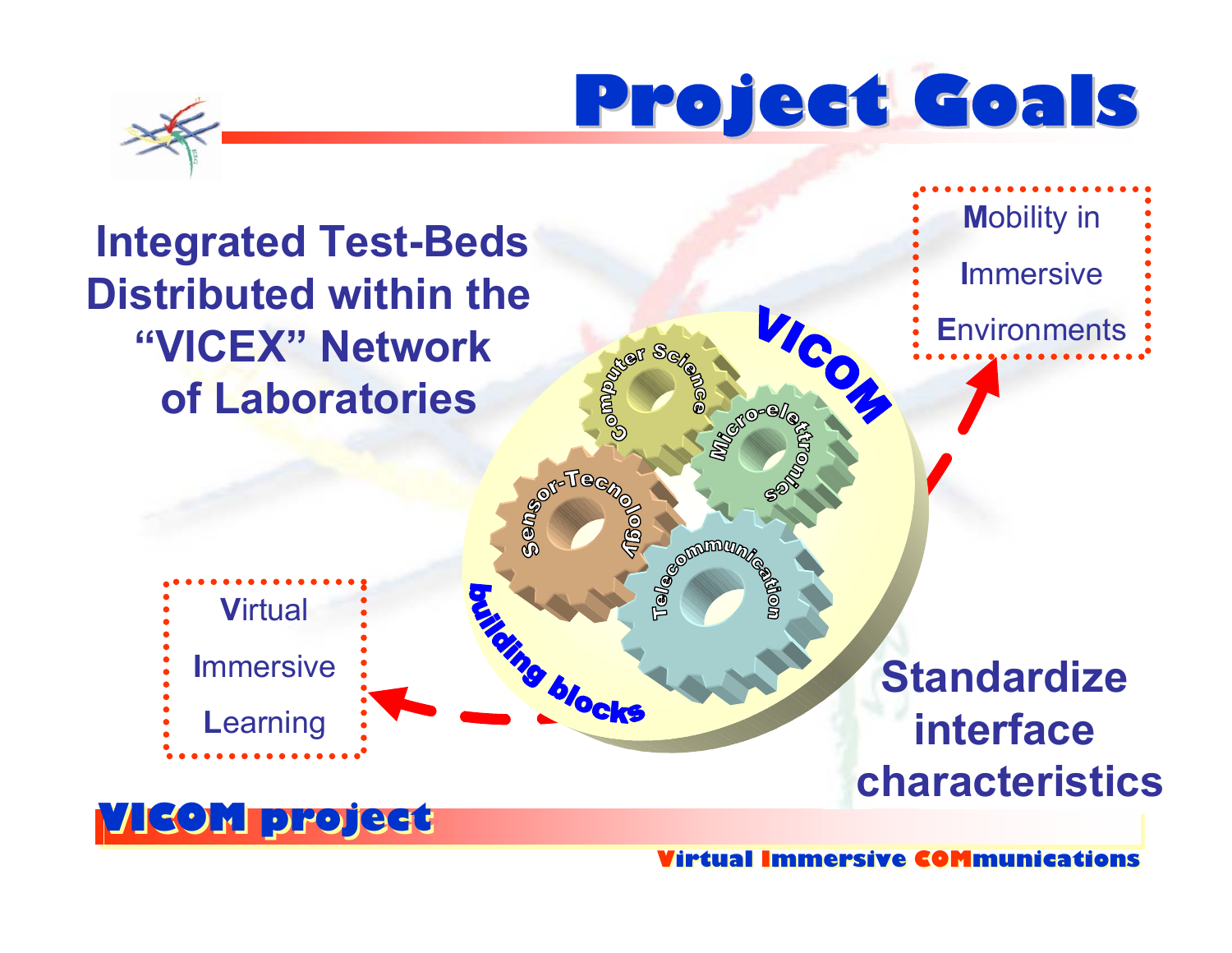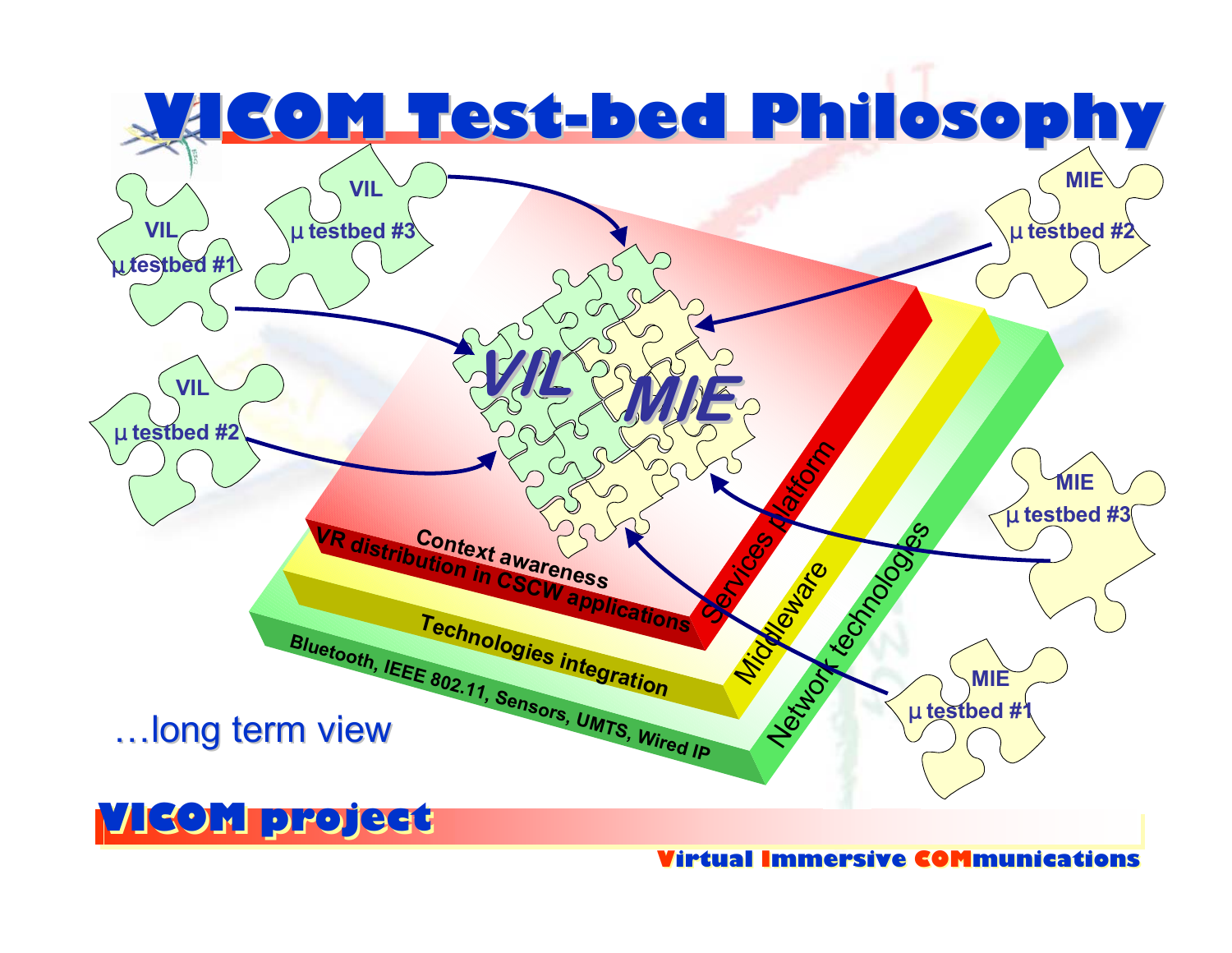## **Mobility Mobility in Immersive Environments Immersive Environments (MIE)**

- Peer-to-peer interaction among devices
	- Multi-modal interaction with the environment
		- Context awareness
			- Multi-technology mobile middleware platforms
				- Ad-Hoc and overlay mobile networking

**MIE Technologies and Functionalities**

- Fixed and wireless network transport protocols
	- QoS solutions
		- Device reconfigurability